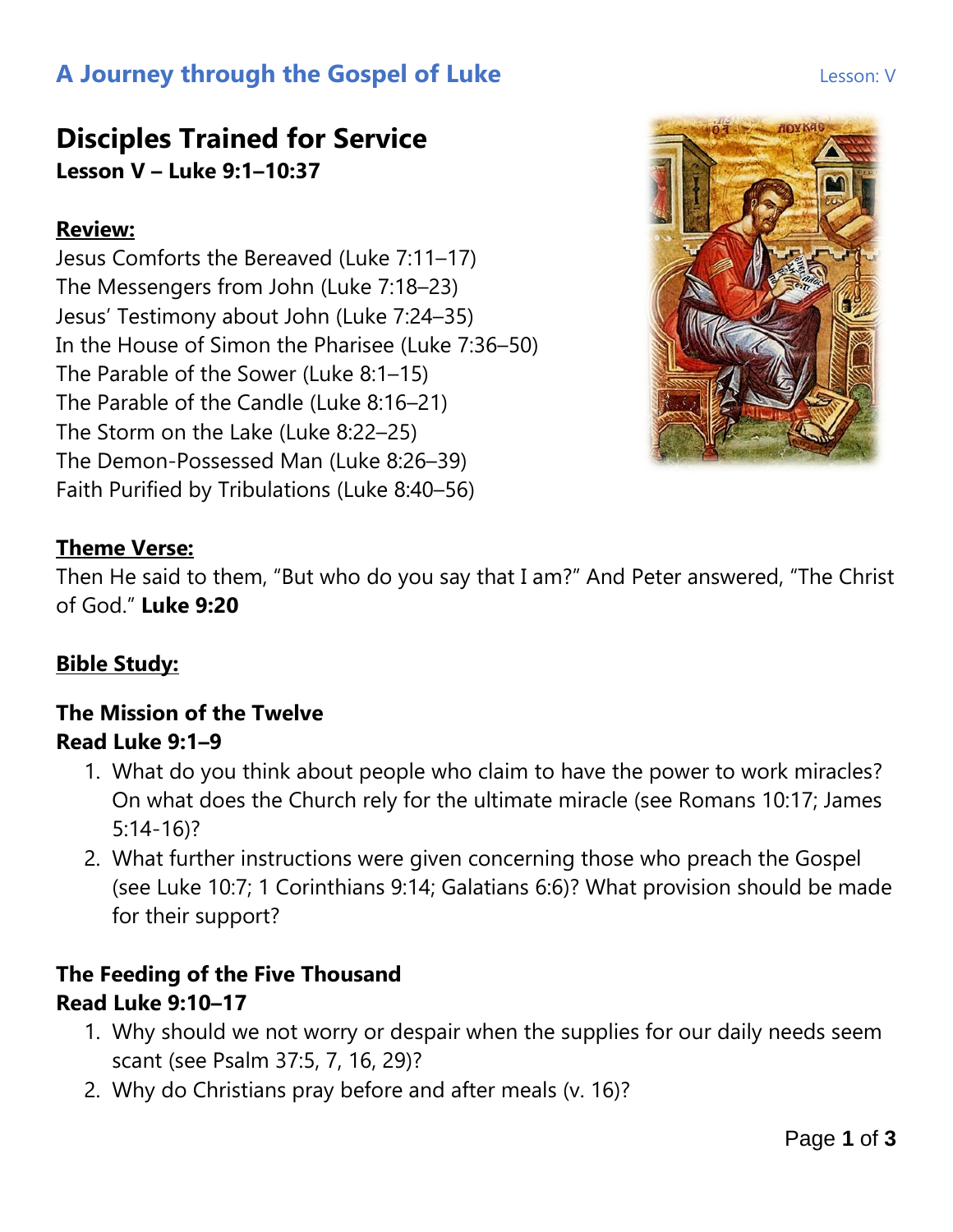## **A Journey through the Gospel of Luke Lesson: V** Lesson: V

# **The Transfiguration**

#### **Read Luke 9:18–36**

- 1. Peter, James, and John seemed to recognize Moses and Elijah. What does this suggest about believers in heaven (see 1 Corinthians 13:12)?
- 2. How does God's command to "listen to Him!" (v. 35) apply to our daily lives?

#### **Humility and Greatness Read Luke 9:37–50**

- 1. Why did Jesus often refer to His Passion? Why should we daily think of His suffering on the cross (see 1 Corinthians 2:2)?
- 2. Why can no one be neutral before Jesus and the Gospel (v. 50)?

#### **The Right Attitude of Disciples Read Luke 9:51–62**

- 1. Why was it a good thing that Jesus did not punish the in-hospitable Samaritans (see Acts 8:4–8)? What lesson can we learn from this?
- 2. Why must all believers be willing to practice self-denial and bring sacrifices for Jesus' sake?

#### **The Seventy Missionaries Read Luke 10:1–16**

- 1. How does Jesus describe the world's mission fields (Matthew 9:36–38; John 4:35– 38)? Apply this to our mission opportunities today.
- 2. What will our prayers for missions accomplish? In which petition of the Lord's Prayer do we pray for the ingathering of souls?

#### **The Missionaries' Report Read Luke 10:17–24**

- 1. Why should the fact that our names are recorded in heaven be the chief reason for our happiness (see Philippians 4:3–4)? How does this affect our daily lives (see Revelation 3:5; 20:12; Isaiah 43:1–3)?
- 2. Why do many people of the world refuse to believe the Gospel (v. 21; see also 1 Corinthians 1:18–29; 2:14)? What is said of the "infants" in 1 Peter 2:2? Explain.